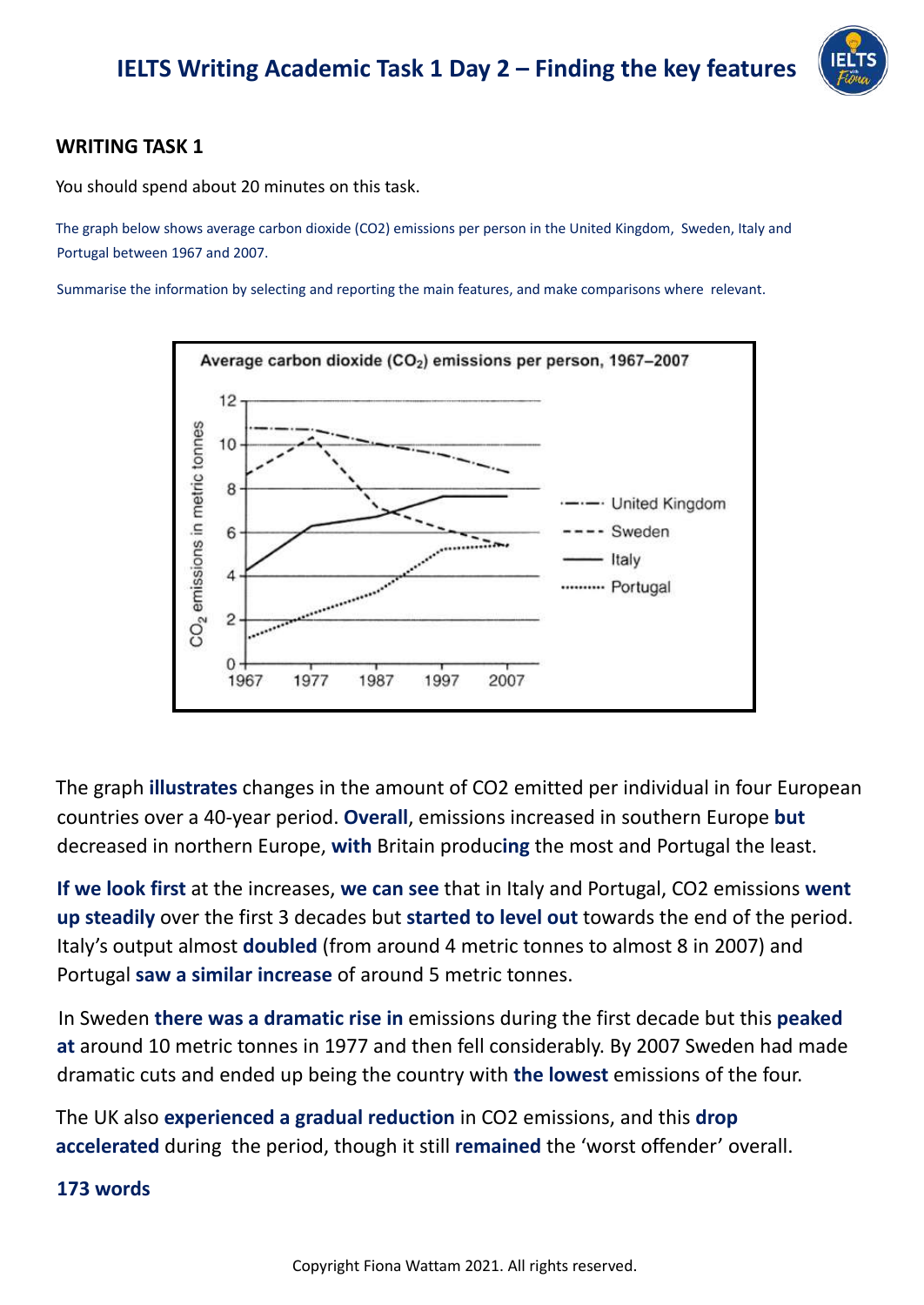

# **Easy**

The graph **\_\_\_\_\_\_\_\_\_\_\_\_\_\_\_\_\_**changes in the amount of CO2 emitted per individual in four European countries over a 40-year period. **Overall**, emissions increased in southern Europe **but** decreased in northern Europe, **\_\_\_\_\_\_** Britain produc**ing** the most and Portugal the least.

**If** we **a first** at the increases, we can **b** that in Italy and Portugal, CO2 emissions **went \_\_\_\_ steadily** over the first 3 decades but **started \_\_\_ level out** towards the end of the period. Italy's output almost **doubled** (from around 4 metric tonnes to almost 8 in 2007) and Portugal **saw \_\_\_similar increase** of around 5 metric tonnes.

In Sweden **there \_\_\_\_ a dramatic rise in** emissions during the first decade but this **peaked at** around 10 metric tonnes in 1977 and then fell considerably. By 2007 Sweden had made dramatic cuts and ended up being the country with **the low\_\_\_** emissions of the four.

The UK also **experienced a g\_\_\_\_\_\_\_\_\_\_\_ reduction** in CO2 emissions, and this **drop accelerated** during the period, though it still **remain\_\_** the 'worst offender' overall.

### **Medium**

The graph **illustrates** changes **\_\_\_\_** the amount of CO2 emitted per individual in four European countries **\_\_\_\_\_\_** a 40-year period. **Overall**, emissions increased in southern Europe **but** decreased in northern Europe, **with** Britain **\_\_\_\_\_\_\_\_\_\_\_\_\_\_\_\_**the most and Portugal the least.

**If we look first** at the increases, **we can see** that in Italy and Portugal, CO2 emissions **up b 2 up decades** but **started to** *g* **decades but <b>started to** *g* **out** towards the end of the period. Italy's output almost **d\_\_\_\_\_\_\_\_\_\_\_\_\_** (from around 4 metric tonnes to almost 8 in 2007) and Portugal **saw a \_\_\_\_\_\_\_\_\_\_\_\_\_\_\_ increase** of around 5 metric tonnes.

In Sweden **there was a d\_\_\_\_\_\_\_\_\_\_\_\_ r\_\_\_\_\_\_ in** emissions during the first decade but this **peaked at** around 10 metric tonnes in 1977 and then fell considerably. By 2007 Sweden had made dramatic cuts and ended up being the country with **the** *emissions* of the four.

The UK also **\_\_\_\_\_\_\_\_\_ a gradual reduction** in CO2 emissions, and this **drop accelerated** during the period, though it still **remained** the 'worst offender' overall.